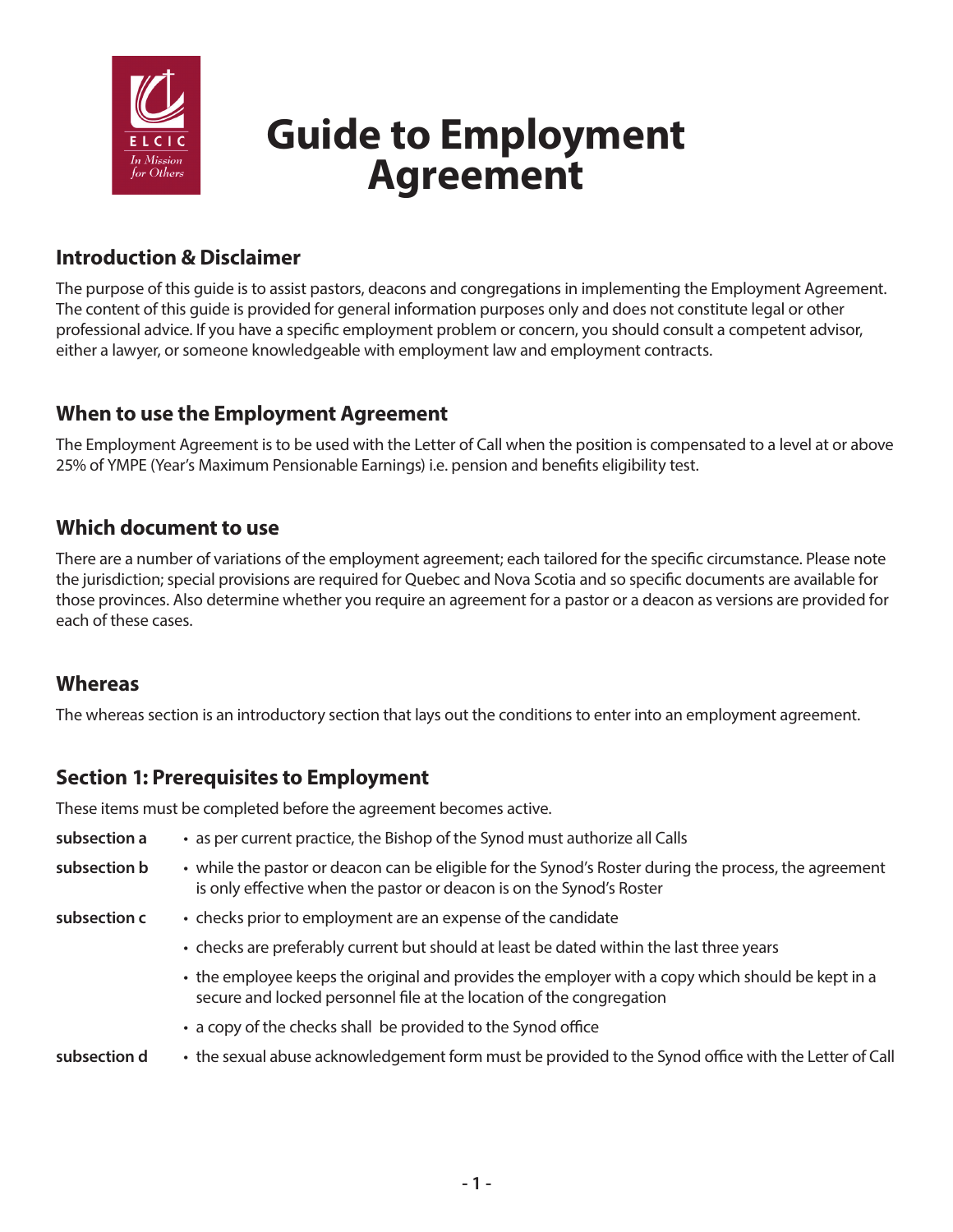## **Section 2: Ongoing Obligations of the Pastor or Deacon & the Congregation**

| subsection 2aiii | • while it is the employee's responsibility to notify the congregation if they are removed from the<br>Roster, the Synod Bishop will also endeavour to notify the congregation                                                                             |  |
|------------------|------------------------------------------------------------------------------------------------------------------------------------------------------------------------------------------------------------------------------------------------------------|--|
| subsection 2iv   | • the employee keeps the original and provides the employer with a copy which should be kept in a<br>secure and locked personnel file at the location of the congregation. A copy shall be provided to the<br>Synod office.                                |  |
|                  | • current checks should replace the prior checks i.e. only the current check should be retained on file                                                                                                                                                    |  |
|                  | <b>Section 3: Remuneration and Benefits</b>                                                                                                                                                                                                                |  |
| subsection 3a    | • complete the blank for the equivalent to full-time. This can be based on the portion of hours<br>compared to full time or the portion of full salary specified in the compensation quidelines                                                            |  |
| subsection 3bi   | • congregations shall set initial compensation levels with reference to the Synod's salary and<br>compensation quidelines. Note that the salary must be reviewed at least annually, either on the<br>anniversary of the hire date or at annual budget time |  |

- **and 3bvi** the reference to approved policies is referring to the congregation's personnel policies, which should be consistent, at a minimum, with the National Harmonized Compensation Guidelines.
- **subsection 3bvii** the moving expenses should be reasonable and should be agreed to in advance. Canada Revenue Agency allows deductions for moving expense and this calculation can be used as a guide.
- **subsection 3d** if the congregation is providing a parsonage or other accommodation, it is recommended that the arrangement be documented in detail. A standard form is provided as resource, which may be tailored to each unique situation.

#### **Section 4: Scope of Position & Cooperation with the Synod**

- **subsection c** this section was included to create dialogue about expectations and to ensure that the pastor or deacon has adequate time to meet their employment responsibilities and that any additional occupation will not lead to conflicts of interest i.e. selling insurance to parishioners.
	- Note that this is already an expectation in the current By-laws Part IV section 10: *An ordained minister serving under a call shall not engage in an additional occupation without approval of the calling authority and the bishop of the synod. The approval shall not be unreasonably withheld*.

#### **Section 5: Confidentiality**

Note: this concept is currently described in the ELCIC Administrative By-laws Part 4 Section 4: *No ordained minister of this church shall divulge any confidential disclosure given in the course of the car of souls or otherwise in a professional capacity, except with the express permission of the person involved, or where required by law, or in order to prevent the commission of a crime.*

• the pastor or deacon must continue to honour the confidentiality post-employment

## **Section 6: Term**

**subsection 3bv** 

• for current calls, the date that is entered here is the date that all parties have agreed to the terms of this covenant. Please note, however, that previous continuous service with the employer named in the agreement will apply when calculating certain terms in the agreement. i.e. termination notice.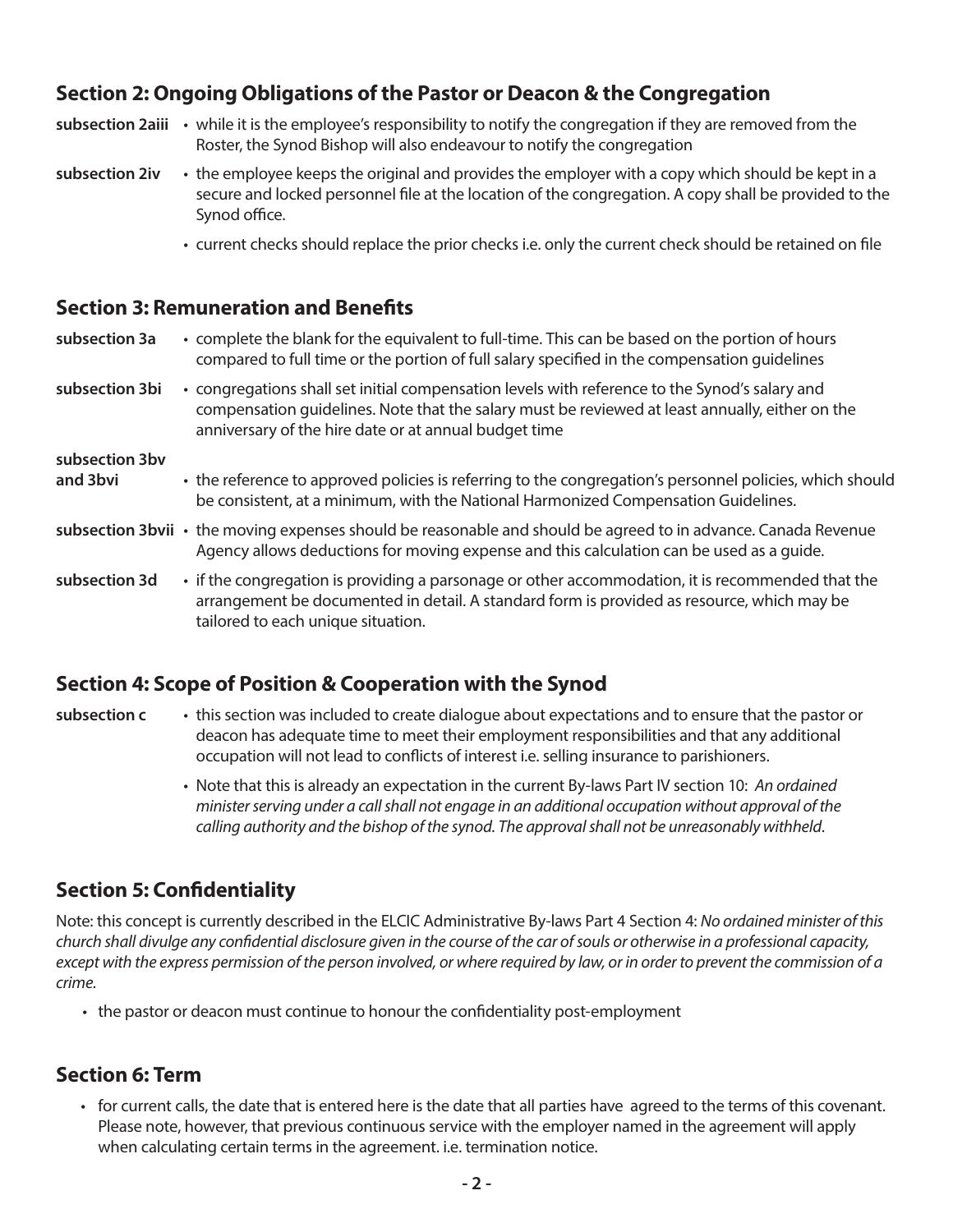#### **Section 7: Notice of Termination Not For Cause**

**section 7b** • Termination should always be a final resort. Before implementing termination, congregations should explore every possible means of restoring the relationship. The Synod Bishop shall always be consulted in situations of conflict and whenever a congregation is contemplating the possibility of a termination not for cause.

- the decision to terminate can be made by a 2/3 majority decision of the Congregational Council
- the notice period in the contract is binding upon a congregation and it exceeds the statutory minimum. The congregation can, however, provide additional notice if desired
- note the phrase 'commencement of employment' means with the current employer not with any ELCIC employer
- co-terminous calls require the notice outlined in the agreement if the congregation decides to exercise that option
- **section 7c** this clause states the notice period that the employee needs to give the congregation

#### **Section 8: Termination Other**

• please review the documents noted in this section for further guidance

#### **Section 9: Discipline**

- please review the documents noted in this section for further guidance
- it may also be appropriate to refer back to the Sexual Abuse or Harassment Policy, which was referenced in Section 1.d., Pre-requisites to Employment

#### **Section 10: Entire Agreement**

- this section reminds the parties that with respect to matters raised in the agreement, this is the entire understanding.
- this agreement does not contemplate any side arrangements that are not consistent with what is in this agreement

#### **Section 11: Severability**

• this section confirms that if any specific piece of this agreement is no longer valid for whatever reason, that does not mean that the whole agreement is not valid. It requires that the invalid piece be set aside.

#### **Section 12: Governing Law**

• please fill in the blank with the relevant jurisdiction

#### **Section 13: Notices**

• this section describes the actual methods by which notice can be given